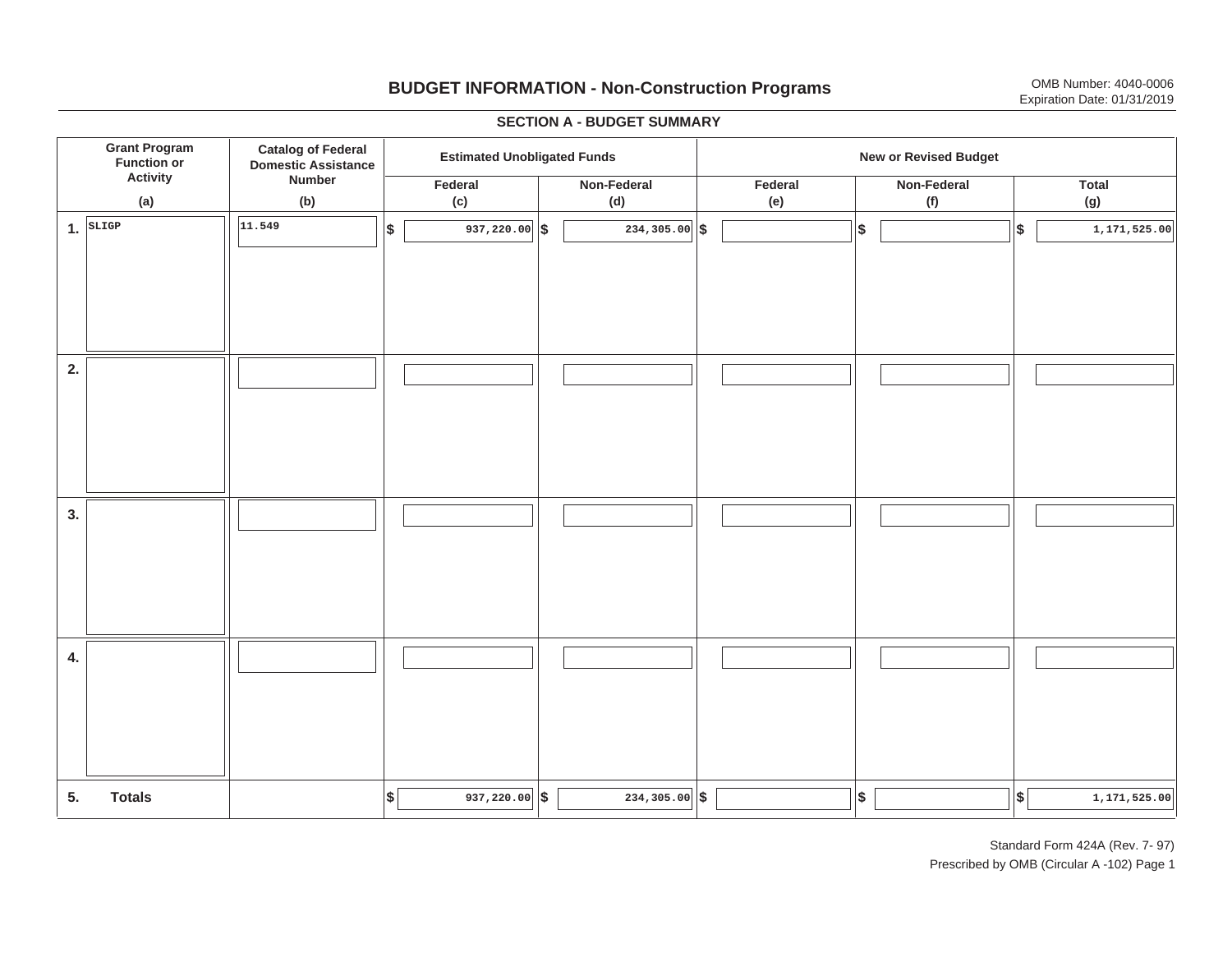### **SECTION B - BUDGET CATEGORIES**

| 6. Object Class Categories             |     |               |     | GRANT PROGRAM, FUNCTION OR ACTIVITY         |                  |                   |                           | Total                           |
|----------------------------------------|-----|---------------|-----|---------------------------------------------|------------------|-------------------|---------------------------|---------------------------------|
|                                        | (1) |               | (2) |                                             | $\overline{(3)}$ | (4)               |                           | (5)                             |
|                                        |     | SLIGP         |     |                                             |                  |                   |                           |                                 |
| a. Personnel                           | \$  | $0.00$ s      |     | $\overline{118,923.00}$ \$                  |                  | $\sqrt{2}$        | $\boldsymbol{\mathsf{s}}$ | 118,923.00                      |
|                                        |     |               |     |                                             |                  |                   |                           |                                 |
| b. Fringe Benefits                     |     | 0.00          |     | 24,099.00                                   |                  |                   |                           | 24,099.00                       |
| c. Travel                              |     | 190,712.00    |     | 16,720.00                                   |                  |                   |                           | 207,432.00                      |
| d. Equipment                           |     | 0.00          |     | 0.00                                        |                  |                   |                           |                                 |
| e. Supplies                            |     | 2,900.00      |     | 5,161.00                                    |                  |                   |                           | 8,061.00                        |
| f. Contractual                         |     | 716,020.00    |     | 10,684.00                                   |                  |                   |                           | 726,704.00                      |
| g. Construction                        |     | 0.00          |     | 0.00                                        |                  |                   |                           |                                 |
| h. Other                               |     | 27,588.00     |     | 58,718.00                                   |                  |                   |                           | 86,306.00                       |
| i. Total Direct Charges (sum of 6a-6h) |     | 937,220.00    |     | 234,305.00                                  |                  |                   | $\frac{1}{2}$             | 1,171,525.00                    |
| j. Indirect Charges                    |     |               |     |                                             |                  |                   | \$                        |                                 |
| k. TOTALS (sum of 6i and 6j)           | \$  | 937,220.00 \$ |     | $234, 305.00$ \$                            |                  | $\boldsymbol{\$}$ | $\boldsymbol{\mathsf{s}}$ | 1,171,525.00                    |
| 7. Program Income                      | \$  |               | \$  | Antibodina di Capiti a sali Diamaggioration | \$               | $\pmb{\$}$        | $\boldsymbol{\$}$         | Standard Form 4244 (Rev. 7, 97) |

**Authorized for Local Reproduction**

Standard Form 424A (Rev. 7- 97)

Prescribed by OMB (Circular A -102) Page 1A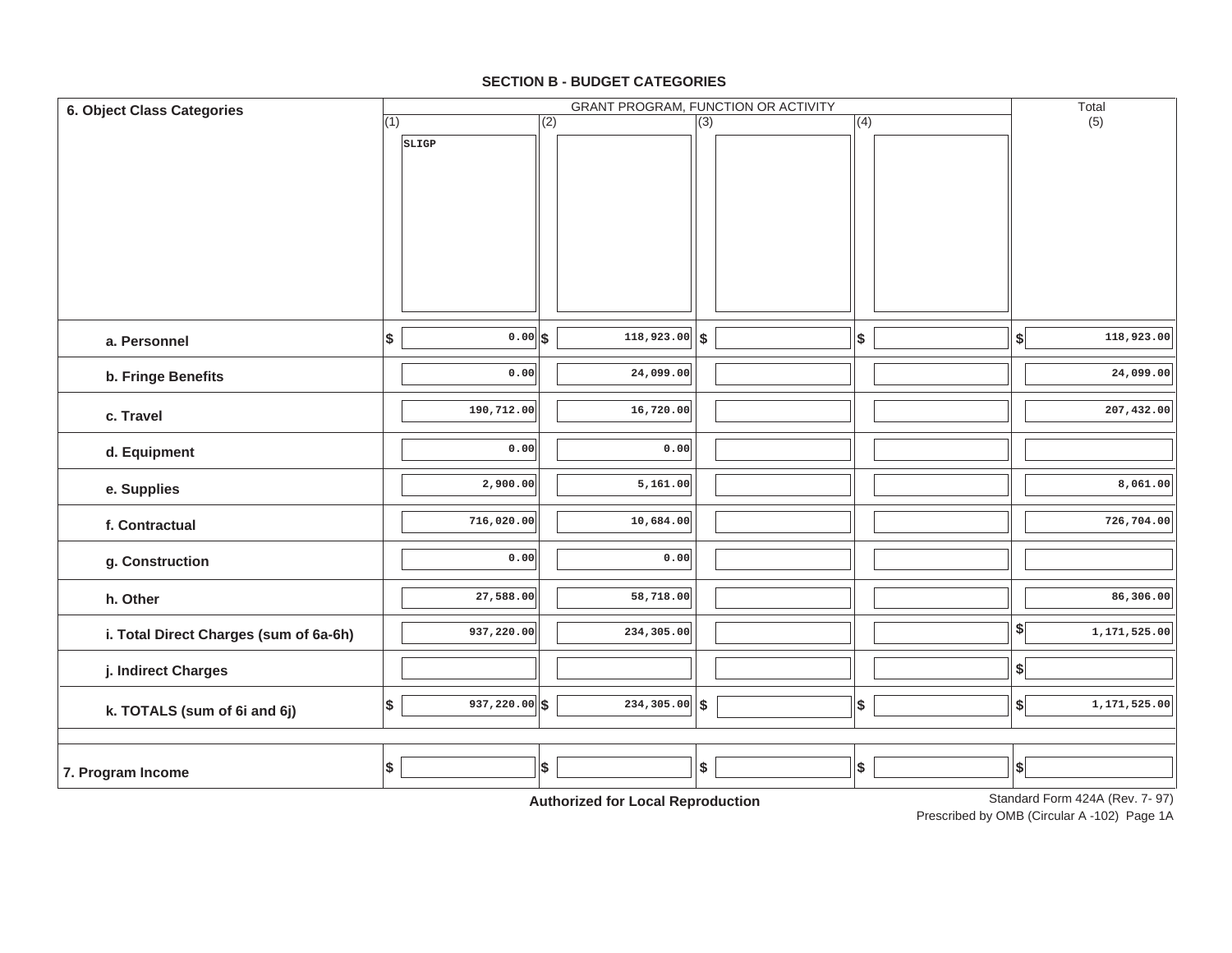|                                      |                                                                                 |     | <b>SECTION C - NON-FEDERAL RESOURCES</b>    |               |                               |                              |            |             |
|--------------------------------------|---------------------------------------------------------------------------------|-----|---------------------------------------------|---------------|-------------------------------|------------------------------|------------|-------------|
| (a) Grant Program                    |                                                                                 |     | (b) Applicant                               |               | (c) State                     | (d) Other Sources            |            | (e)TOTALS   |
| SLIGP<br>8.                          |                                                                                 | \$  |                                             | \$            | $\overline{234,305.00}$ \$    |                              | \$         | 234,305.00  |
| 9.                                   |                                                                                 |     |                                             |               |                               |                              |            |             |
| 10.                                  |                                                                                 |     |                                             |               |                               |                              |            |             |
| 11.                                  |                                                                                 |     |                                             |               |                               |                              |            |             |
| 12. TOTAL (sum of lines 8-11)        |                                                                                 | l\$ |                                             | Ι\$           | $234, 305.00$ \$              |                              | $\vert$ \$ | 234,305.00  |
|                                      |                                                                                 |     | <b>SECTION D - FORECASTED CASH NEEDS</b>    |               |                               |                              |            |             |
|                                      | <b>Total for 1st Year</b>                                                       |     | <b>1st Quarter</b>                          |               | 2nd Quarter                   | 3rd Quarter                  |            | 4th Quarter |
| 13. Federal                          |                                                                                 | \$  |                                             | \$            |                               | S                            | \$         |             |
| 14. Non-Federal                      |                                                                                 |     |                                             |               |                               |                              |            |             |
| 15. TOTAL (sum of lines 13 and 14)   | \$                                                                              | \$  |                                             | \$            |                               | \$                           | $\vert$ \$ |             |
|                                      | SECTION E - BUDGET ESTIMATES OF FEDERAL FUNDS NEEDED FOR BALANCE OF THE PROJECT |     |                                             |               |                               |                              |            |             |
| (a) Grant Program                    |                                                                                 |     |                                             |               | <b>FUTURE FUNDING PERIODS</b> | (YEARS)                      |            |             |
|                                      |                                                                                 |     | (b)First                                    |               | (c) Second                    | $(d)$ Third                  |            | (e) Fourth  |
| SLIGP<br>16.                         |                                                                                 | \$  |                                             | $\frac{1}{2}$ |                               | $\left  \right $             | \$         |             |
| 17.                                  |                                                                                 |     |                                             |               |                               |                              |            |             |
| 18.                                  |                                                                                 |     |                                             |               |                               |                              |            |             |
| 19.                                  |                                                                                 |     |                                             |               |                               |                              |            |             |
| 20. TOTAL (sum of lines 16 - 19)     |                                                                                 | \$  |                                             | \$            |                               | $\left  \frac{1}{2} \right $ | \$         |             |
|                                      |                                                                                 |     | <b>SECTION F - OTHER BUDGET INFORMATION</b> |               |                               |                              |            |             |
| 21. Direct Charges: $\sqrt{1171525}$ | 22. Indirect Charges:                                                           |     |                                             |               |                               |                              |            |             |
| 23. Remarks:                         |                                                                                 |     |                                             |               |                               |                              |            |             |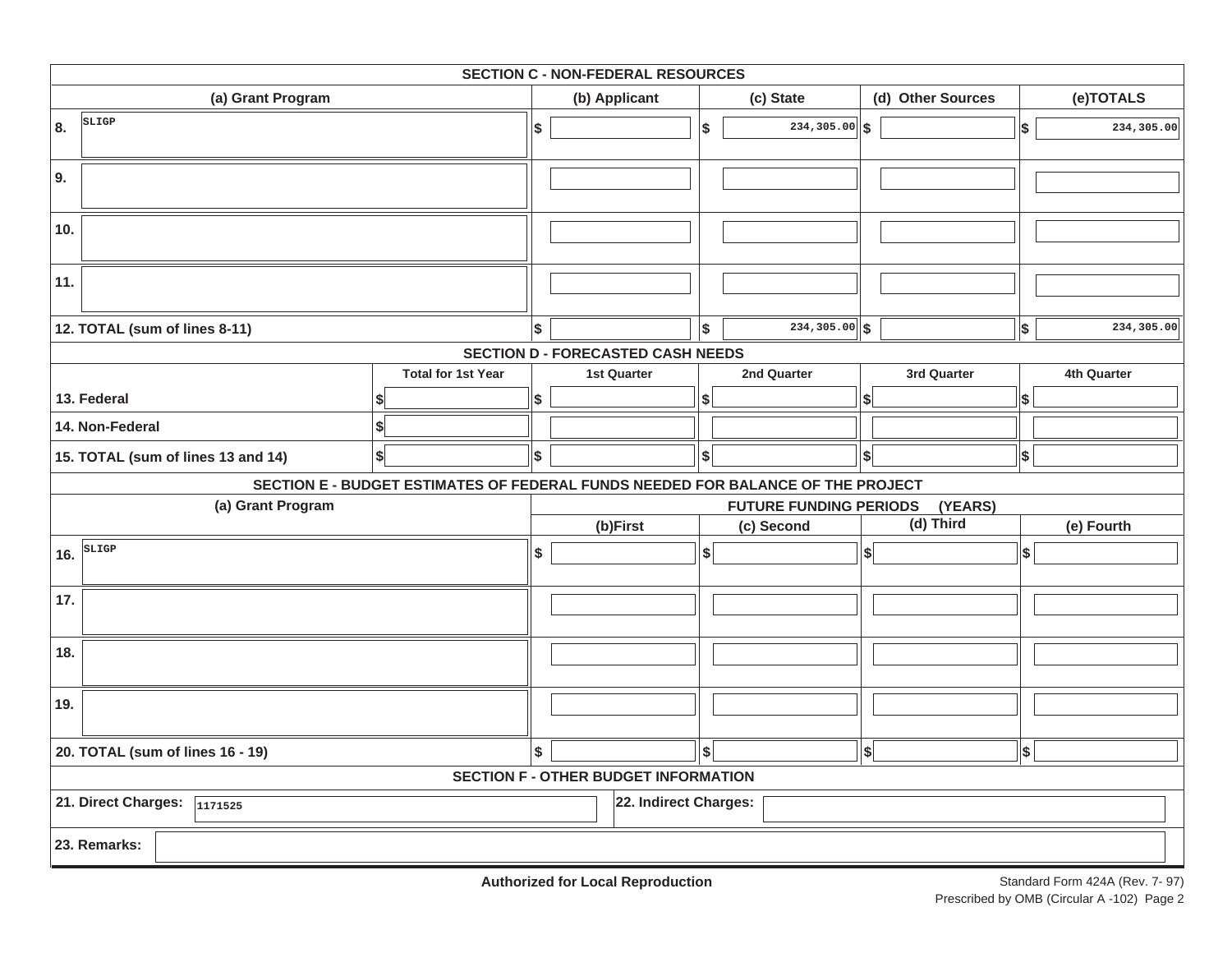| Category                                             |                         |                           | Detailed Description of Budget (for full grant period) |                           |                   | <b>Breakdown of Costs</b> |                            |                    |
|------------------------------------------------------|-------------------------|---------------------------|--------------------------------------------------------|---------------------------|-------------------|---------------------------|----------------------------|--------------------|
| la. Personnel                                        | Quantity                |                           | Unit Cost                                              |                           | <b>Total Cost</b> | <b>Federal</b>            |                            | <b>Non-Federal</b> |
| NSP Major - One State Patrol Major will              |                         |                           |                                                        |                           |                   |                           |                            |                    |
| spend 1% of their time on the project for 4.5        |                         |                           |                                                        |                           |                   |                           |                            |                    |
| years. Unit Cost is annual salary.                   | 4.5 years $\$\$         |                           | 103,688.00                                             | $\boldsymbol{\mathsf{S}}$ | 4,666             |                           | \$                         | 4,666              |
| <b>NSP Infrastructure Analyst - One State Patrol</b> |                         |                           |                                                        |                           |                   |                           |                            |                    |
| Infrastructure Analyst will spend 1% of their        |                         |                           |                                                        |                           |                   |                           |                            |                    |
| time on the project for 4.5 years. Unit Cost         |                         |                           |                                                        |                           |                   |                           |                            |                    |
| is annual salary.                                    | 4.5 years               | $\mathfrak{F}$            | 68,682.00                                              | \$                        | 3,091             |                           | \$                         | 3,091              |
| NSP Comm Director - One State Patrol                 |                         |                           |                                                        |                           |                   |                           |                            |                    |
| Comm Director will spend 1% of their time            |                         |                           |                                                        |                           |                   |                           |                            |                    |
|                                                      |                         |                           |                                                        |                           |                   |                           |                            |                    |
| on the project for 4.5 years. Unit Cost is           |                         |                           |                                                        |                           |                   |                           |                            |                    |
| annual salary.                                       | 4.5 years               | \$                        | 63,627.00                                              | $\mathfrak{S}$            | 2,863             |                           | \$                         | 2,863              |
| OCIO Pub Safety System Mgr - One OCIO                |                         |                           |                                                        |                           |                   |                           |                            |                    |
| Pub Safety System Mgr will spend 1% of               |                         |                           |                                                        |                           |                   |                           |                            |                    |
| their time on the project for 4.5 years. Unit        |                         |                           |                                                        |                           |                   |                           |                            |                    |
| Cost is annual salary.                               | 4.5 years $\frac{1}{3}$ |                           | 77,700.00                                              | $\mathcal{S}$             | 3,497             |                           | \$                         | 3,497              |
| <b>OCIO Pub Safety Bus Analyst - One OCIO</b>        |                         |                           |                                                        |                           |                   |                           |                            |                    |
| Pub Safety Bus Analyst will spend 2% of              |                         |                           |                                                        |                           |                   |                           |                            |                    |
| their time on the project for 4.5 years. Unit        |                         |                           |                                                        |                           |                   |                           |                            |                    |
| Cost is annual salary.                               | 4.5 years               | \$                        | 50,063.00                                              | \$                        | 4,506             |                           | \$                         | 4,506              |
|                                                      |                         |                           |                                                        |                           |                   |                           |                            |                    |
| OCIO Pub Safety Network Coordinator -                |                         |                           |                                                        |                           |                   |                           |                            |                    |
|                                                      |                         |                           |                                                        |                           |                   |                           |                            |                    |
| One OCIO Pub Safety Network Coordinator              |                         |                           |                                                        |                           |                   |                           |                            |                    |
| will spend 1.5% of their time on the project         |                         |                           |                                                        |                           |                   |                           |                            |                    |
| for 4.5 years. Unit Cost is annual salary.           | 4.5 years               | \$                        | 62,511.00                                              | $\mathcal{S}$             | 4,219             |                           | \$                         | 4,219              |
| OCIO Pub Safety Admin Assist - One OCIO              |                         |                           |                                                        |                           |                   |                           |                            |                    |
| Pub Safety Admin Assist will spend 1.5% of           |                         |                           |                                                        |                           |                   |                           |                            |                    |
| their time on the project for 4.5 years. Unit        |                         |                           |                                                        |                           |                   |                           |                            |                    |
| Cost is annual salary.                               | 4.5 years               | \$                        | 34,816.00                                              | \$                        | 2,350             |                           | \$                         | 2,350              |
| Chief Information Officer - One Chief                |                         |                           |                                                        |                           |                   |                           |                            |                    |
| information Officer/State Single Point of            |                         |                           |                                                        |                           |                   |                           |                            |                    |
| Contact will spend 5 hours a month on                |                         |                           |                                                        |                           |                   |                           |                            |                    |
| FirstNet Related activities @ \$81.73 per hour       |                         |                           |                                                        |                           |                   |                           |                            |                    |
|                                                      |                         |                           |                                                        |                           |                   |                           |                            |                    |
| x 54 months. 6% of their time.                       | 270 Hours \$            |                           | 81.73                                                  | $\boldsymbol{\mathsf{S}}$ | 22,067            |                           | $\mathfrak{L}$             | 22,067             |
| <b>OCIO IT Network Administrator - One OCIO</b>      |                         |                           |                                                        |                           |                   |                           |                            |                    |
| IT Administrator will spend 2.5% of their time       |                         |                           |                                                        |                           |                   |                           |                            |                    |
| on the project for 4.5 years. Unit Cost is           |                         |                           |                                                        |                           |                   |                           |                            |                    |
| annual salary.                                       | 4.5 years $\frac{1}{3}$ |                           | 111,450.00                                             | \$                        | 12,538            |                           | $\mathfrak{L}$             | 12,538             |
| <b>OCIO Network Manager - One OCIO</b>               |                         |                           |                                                        |                           |                   |                           |                            |                    |
| Network Manager will spend 2.5% of their             |                         |                           |                                                        |                           |                   |                           |                            |                    |
| time on the project for 4.5 years. Unit Cost         |                         |                           |                                                        |                           |                   |                           |                            |                    |
| is annual salary.                                    | 4.5 years               | \$                        | 87,327.00                                              | \$                        | 9,824             |                           | \$                         | 9,824              |
| OCIO Telecomm Manager - One OCIO                     |                         |                           |                                                        |                           |                   |                           |                            |                    |
|                                                      |                         |                           |                                                        |                           |                   |                           |                            |                    |
| Telecomm Manager will spend 1% of their              |                         |                           |                                                        |                           |                   |                           |                            |                    |
| time on the project for 4.5 years. Unit Cost         |                         |                           |                                                        |                           |                   |                           |                            |                    |
| is annual salary.                                    | 4.5 years               | \$                        | 78,728.00                                              | \$                        | 3,543             |                           | \$                         | 3,543              |
|                                                      |                         |                           |                                                        |                           |                   |                           |                            |                    |
| Fire Marshal - One Fire Marshal Assistant            |                         |                           |                                                        |                           |                   |                           |                            |                    |
| will spend 1.25% of their time on the project        |                         |                           |                                                        |                           |                   |                           |                            |                    |
| for 4.5 years. Unit Cost is annual salary.           | 4.5 years               | \$                        | 72,323.00                                              | \$                        | 4,068             |                           | \$                         | 4,068              |
| Game & Parks - One Game and Parks Law                |                         |                           |                                                        |                           |                   |                           |                            |                    |
| Enf Assist Admin will spend 1% of their time         |                         |                           |                                                        |                           |                   |                           |                            |                    |
| on the project for 4.5 years. Unit Cost is           |                         |                           |                                                        |                           |                   |                           |                            |                    |
| annual salary.                                       | 4.5 years               | \$                        | 68,821.00                                              | $\mathcal{S}$             | 3,097             |                           | \$                         | 3,097              |
| <b>OCIO Security Officer - One OCIO Security</b>     |                         |                           |                                                        |                           |                   |                           |                            |                    |
| Officer will spend 1% of their time on the           |                         |                           |                                                        |                           |                   |                           |                            |                    |
|                                                      |                         |                           |                                                        |                           |                   |                           |                            |                    |
| project for 4.5 years. Unit Cost is annual           |                         |                           |                                                        |                           |                   |                           |                            |                    |
| salary.                                              | 4.5 years               | $\sqrt{3}$                | 80,547.00                                              | $\boldsymbol{\mathsf{S}}$ | 3,625             |                           | \$                         | 3,625              |
| <b>OCIO</b> Applications Developer to develop        |                         |                           |                                                        |                           |                   |                           |                            |                    |
| asset database. Billable rate of \$67.25 per         |                         |                           |                                                        |                           |                   |                           |                            |                    |
| hour. (No fringe benefits reported) 5% of            |                         |                           |                                                        |                           |                   |                           |                            |                    |
| their time.                                          | 200 hours               | \$                        | 67.25                                                  | $\boldsymbol{\mathsf{S}}$ | 13,450            |                           | $\boldsymbol{\mathsf{\$}}$ | 13,450             |
| <b>OCIO Senior Applications Developer to</b>         |                         |                           |                                                        |                           |                   |                           |                            |                    |
| develop process/data collection for Phase II,        |                         |                           |                                                        |                           |                   |                           |                            |                    |
| Develop Survey data and                              |                         |                           |                                                        |                           |                   |                           |                            |                    |
| Implement/Process survey. Billable rate of           |                         |                           |                                                        |                           |                   |                           |                            |                    |
|                                                      |                         |                           |                                                        |                           |                   |                           |                            |                    |
| \$78.25 per hour. (No fringe benefits                |                         |                           |                                                        |                           |                   |                           |                            |                    |
| reported) 5% of their time.                          | 200 hours               | $\boldsymbol{\mathsf{S}}$ | 78.25                                                  | $\boldsymbol{\mathsf{S}}$ | 15,650            |                           | \$                         | 15,650             |
| OCIO State GIS Analyst/Applications                  |                         |                           |                                                        |                           |                   |                           |                            |                    |
| Developer Senior -- Will assist and engage           |                         |                           |                                                        |                           |                   |                           |                            |                    |
| in GIS plotting and mapping in relationship to       |                         |                           |                                                        |                           |                   |                           |                            |                    |
| coverage models and data collection related          |                         |                           |                                                        |                           |                   |                           |                            |                    |
| to public safety activities and needs. Will          |                         |                           |                                                        |                           |                   |                           |                            |                    |
| work 200 hours over the 54 month period of           |                         |                           |                                                        |                           |                   |                           |                            |                    |
| performance at a billing rate of \$78.25 per         |                         |                           |                                                        |                           |                   |                           |                            |                    |
| lhour. 3% of their time.                             | 75 hours \$             |                           | 78.25                                                  | \$                        | 5,869             |                           | \$                         | 5,869              |
| <b>Total Personnel</b>                               |                         |                           |                                                        |                           | 118,923           | \$                        | \$                         |                    |
|                                                      |                         |                           |                                                        |                           |                   |                           |                            | 118,923            |
| b. Fringe Benefits                                   | <b>Quantity</b>         |                           | Unit Cost                                              |                           | <b>Total Cost</b> | <b>Federal</b>            |                            | Non-Federal        |

# WORKING COPY REVISED DETAILED BUDGET SPREADSHEET up to SLIGP 2.0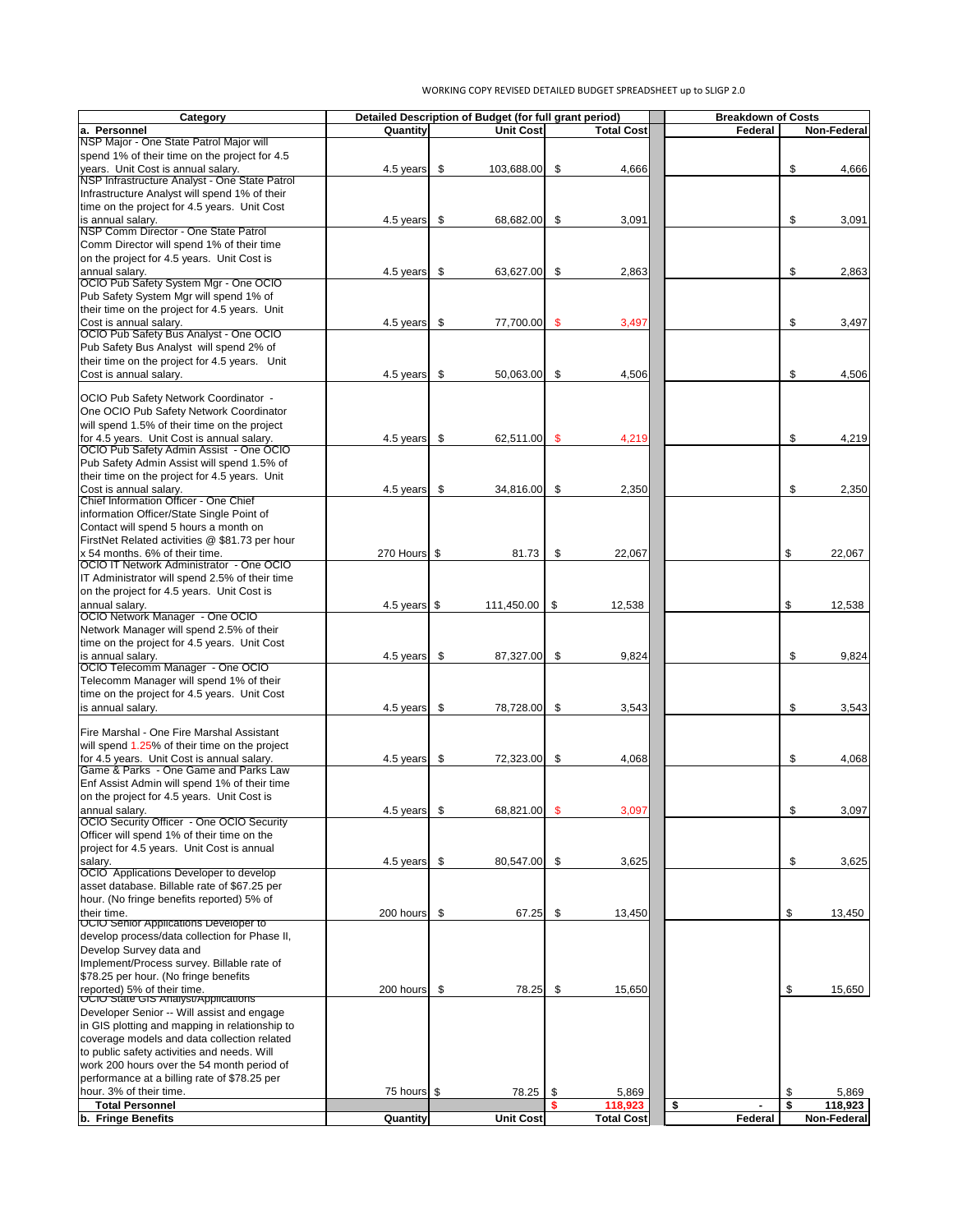| <b>NSP Major - One State Patrol Major Fringe is</b>                                                              |                                   |                        |                            |                   |                           |                |                |                    |
|------------------------------------------------------------------------------------------------------------------|-----------------------------------|------------------------|----------------------------|-------------------|---------------------------|----------------|----------------|--------------------|
| calculated at 30%.                                                                                               | \$4,666                           | 30.00%                 | \$                         | 1,400             |                           |                | \$             | 1,400              |
| NSP Infrastructure Analyst - One State Patrol                                                                    |                                   |                        |                            |                   |                           |                |                |                    |
| Infrastructure Analyst Fringe is calculated at                                                                   |                                   |                        |                            |                   |                           |                |                |                    |
|                                                                                                                  |                                   |                        |                            |                   |                           |                |                |                    |
| 30%.                                                                                                             | \$3,091                           | 30.00%                 | $\$\$                      | 927               |                           |                | $\mathfrak{F}$ | 927                |
|                                                                                                                  |                                   |                        |                            |                   |                           |                |                |                    |
| <b>INSP Comm Director - One State Patrol</b>                                                                     |                                   |                        |                            |                   |                           |                |                |                    |
| Comm Director Fringe is calculated at 30%.                                                                       | \$2,863                           | 30.00%                 | $\mathfrak{P}$             | 859               |                           |                | \$             | 859                |
| <b>OCIO Pub Safety System Mgr - One OCIO</b>                                                                     |                                   |                        |                            |                   |                           |                |                |                    |
| Pub Safety System Mgr Fringe is calculated                                                                       |                                   |                        |                            |                   |                           |                |                |                    |
| at 30%.                                                                                                          | \$3,497                           | 30.00%                 | $\boldsymbol{\mathcal{S}}$ | 1,049             |                           |                | \$             | 1,049              |
| <b>OCIO Pub Safety Bus Analyst - One OCIO</b>                                                                    |                                   |                        |                            |                   |                           |                |                |                    |
|                                                                                                                  |                                   |                        |                            |                   |                           |                |                |                    |
| Pub Safety Bus Analyst Fringe is calculated                                                                      |                                   |                        |                            |                   |                           |                |                |                    |
| at 30%.                                                                                                          | \$4,506                           | 30.00%                 | $\mathfrak{P}$             | 1,352             |                           |                | \$             | 1,352              |
| <b>OCIO Pub Safety Network Coordinator -</b>                                                                     |                                   |                        |                            |                   |                           |                |                |                    |
| One OCIO Pub Safety Network Coordinator                                                                          |                                   |                        |                            |                   |                           |                |                |                    |
| Fringe is calculated at 30%.                                                                                     | \$4,219                           | 30.00%                 | $\boldsymbol{\mathsf{S}}$  | 1,266             |                           |                | \$             | 1,266              |
| <b>OCIO Pub Safety Admin Assist - One OCIO</b>                                                                   |                                   |                        |                            |                   |                           |                |                |                    |
|                                                                                                                  |                                   |                        |                            |                   |                           |                |                |                    |
| Pub Safety Admin Assist Fringe is calculated                                                                     |                                   |                        |                            |                   |                           |                |                |                    |
| at 30%.                                                                                                          | \$2,350                           | 30.00%                 | $\$\$                      | 705               |                           |                | \$             | 705                |
| Chief Information Officer - One Chief                                                                            |                                   |                        |                            |                   |                           |                |                |                    |
| Information Officer Fringe is calculated at                                                                      |                                   |                        |                            |                   |                           |                |                |                    |
| 30%.                                                                                                             | \$22,067                          | 30.00%                 | $\mathfrak{S}$             | 6,620             |                           |                | \$             | 6,620              |
| <b>OCIO IT Network Administrator - One OCIO</b>                                                                  |                                   |                        |                            |                   |                           |                |                |                    |
| IT Network Adminsistrator Fringe is                                                                              |                                   |                        |                            |                   |                           |                |                |                    |
|                                                                                                                  |                                   |                        |                            |                   |                           |                |                |                    |
| calculated at 30%.                                                                                               | \$12,538                          | 30.00%                 | \$                         | 3,761             |                           |                | $\mathfrak{F}$ | 3,761              |
| <b>OCIO Network Manager - One OCIO</b>                                                                           |                                   |                        |                            |                   |                           |                |                |                    |
| Network Manager Fringe is calculated at                                                                          |                                   |                        |                            |                   |                           |                |                |                    |
| 30%.                                                                                                             | \$9,824                           | 30.00%                 | $\mathfrak{P}$             | 2,947             |                           |                | \$             | 2,947              |
| <b>OCIO Telecomm Manager - One OCIO</b>                                                                          |                                   |                        |                            |                   |                           |                |                |                    |
| Telecomm Manager Fringe is calculated at                                                                         |                                   |                        |                            |                   |                           |                |                |                    |
| 30%.                                                                                                             | \$3,543                           | 30.00%                 | $\mathcal{L}$              | 1,063             |                           |                | \$             | 1,063              |
| Fire Marshal - One Fire Marshal Assistant                                                                        |                                   |                        |                            |                   |                           |                |                |                    |
|                                                                                                                  |                                   |                        |                            |                   |                           |                |                |                    |
| Fringe is calculated at 30%.                                                                                     | \$4,068                           | 30.00%                 | $\$\$                      | 1,220             |                           |                | \$             | 1,220              |
| Game & Parks - One Game and Parks Law                                                                            |                                   |                        |                            |                   |                           |                |                |                    |
| Enf Assist Admin Fringe is calculated at                                                                         |                                   |                        |                            |                   |                           |                |                |                    |
| 30%.                                                                                                             | \$3,097                           | 30.00%                 | $\boldsymbol{\mathsf{\$}}$ | 929               |                           |                | \$             | 929                |
| <b>Total Fringe Benefits</b>                                                                                     |                                   |                        |                            | 24,099            | \$                        |                | \$             | 24,099             |
| c. Travel                                                                                                        | Quantity                          | <b>Unit Cost</b>       |                            | <b>Total Cost</b> |                           | <b>Federal</b> |                | <b>Non-Federal</b> |
| Mileage for 18 Nebraska Public Safety                                                                            |                                   |                        |                            |                   |                           |                |                |                    |
|                                                                                                                  |                                   |                        |                            |                   |                           |                |                |                    |
|                                                                                                                  |                                   |                        |                            |                   |                           |                |                |                    |
| <b>Broadband Working Group quarterly</b>                                                                         |                                   |                        |                            |                   |                           |                |                |                    |
| meetings. Four individuals traveling 200                                                                         |                                   |                        |                            |                   |                           |                |                |                    |
| miles round trip 4 times a year for 4.5 years                                                                    |                                   |                        |                            |                   |                           |                |                |                    |
|                                                                                                                  | 14400                             | $\mathfrak{F}$<br>0.54 | \$                         | 7,776             |                           |                |                |                    |
| at \$.54 per mile.                                                                                               |                                   |                        |                            |                   | \$                        | 7,776          |                |                    |
| Hotel & per diem (\$142) for 18 Nebraska                                                                         |                                   |                        |                            |                   |                           |                |                |                    |
| Public Safety Broadband Working Group                                                                            |                                   |                        |                            |                   |                           |                |                |                    |
| quarterly meetings for four people to attend                                                                     |                                   |                        |                            |                   |                           |                |                |                    |
| one meeting per/quarter for 4.5 years.                                                                           | 18 meetings                       | \$<br>568.00           | $\boldsymbol{\mathsf{\$}}$ | 10,224            | \$                        | 10,224         |                |                    |
| Mileage for 2 in-state stakeholder meetings                                                                      |                                   |                        |                            |                   |                           |                |                |                    |
| for 150 state and local stakeholders                                                                             |                                   |                        |                            |                   |                           |                |                |                    |
|                                                                                                                  |                                   |                        |                            |                   |                           |                |                |                    |
| attending driving an average of 300 miles                                                                        |                                   |                        |                            |                   |                           |                | $\mathbb{S}$   |                    |
| each round trip.                                                                                                 | $90000$ \$                        | 0.54                   |                            | 48,600            | $\mathbb{S}$              | 36,080         |                | 12,520             |
|                                                                                                                  |                                   |                        |                            |                   |                           |                |                |                    |
| Hotel and per diem for 2 in-state stakeholder                                                                    |                                   |                        |                            |                   |                           |                |                |                    |
| meetings for 120 state and local                                                                                 | Hotel for 240 nights              |                        |                            |                   |                           |                |                |                    |
| stakeholders attending statewide meeting.                                                                        | lodging & per diem. $\frac{1}{2}$ | 142.00                 | $\boldsymbol{\mathsf{\$}}$ | 34,080            | \$                        | 34,080         |                |                    |
|                                                                                                                  |                                   |                        |                            |                   |                           |                |                |                    |
| <b>Travel for Regional and National meetings</b>                                                                 |                                   |                        |                            |                   |                           |                |                |                    |
|                                                                                                                  |                                   |                        |                            |                   |                           |                |                |                    |
| regarding broadband/FirstNet related subject                                                                     |                                   |                        |                            |                   |                           |                |                |                    |
| matter. Three state and local stakeholders                                                                       |                                   |                        |                            |                   |                           |                |                |                    |
| will attend 14 meeting over 4.5 years.                                                                           | 14 trips/ meetings   \$           | 3,456.00               | \$                         | 48,384            | \$                        | 48,384         |                |                    |
| Four In-state trips per year for Program                                                                         |                                   |                        |                            |                   |                           |                |                |                    |
| Manager - each trip is a two day trip with an                                                                    |                                   |                        |                            |                   |                           |                |                |                    |
| overnight lodging, mileage and per diem                                                                          |                                   |                        |                            |                   |                           |                |                |                    |
|                                                                                                                  | 18 trips $\frac{1}{2}$            |                        |                            |                   |                           |                |                |                    |
| expenses.<br> דו מערון כאשר היו היו פיזישער היו דו היו דו היו דו היו דו היו דו היו דו היו דו היו דו היו דו היו ה |                                   | 192.00                 | \$                         | 3,456             | \$                        | 3,456          |                |                    |
| workshop will be held to evaluate current                                                                        |                                   |                        |                            |                   |                           |                |                |                    |
| emergency response/operations plans,                                                                             |                                   |                        |                            |                   |                           |                |                |                    |
|                                                                                                                  |                                   |                        |                            |                   |                           |                |                |                    |
| <b>Statewide Communications Interoperability</b>                                                                 |                                   |                        |                            |                   |                           |                |                |                    |
| Plan (SCIP) and Tactical Interoperabile                                                                          |                                   |                        |                            |                   |                           |                |                |                    |
| Communications Plans (TICP) and                                                                                  |                                   |                        |                            |                   |                           |                |                |                    |
| incorporate broadband needs into said                                                                            |                                   |                        |                            |                   |                           |                |                |                    |
| plans. Will seek Training Assistance from                                                                        |                                   |                        |                            |                   |                           |                |                |                    |
|                                                                                                                  |                                   |                        |                            |                   |                           |                |                |                    |
| Office of Emergency Communications. This                                                                         |                                   |                        |                            |                   |                           |                |                |                    |
| will have will involve 24 stakeholders. Funds                                                                    |                                   |                        |                            |                   |                           |                |                |                    |
| will assist in reimbursing mileage, motel                                                                        |                                   |                        |                            |                   |                           |                |                |                    |
| rooms, per diem and meeting room rental<br>@\$192 per person.                                                    | 1 Workshop   \$                   | $4,608.00$ \$          |                            | 4,608             | $\boldsymbol{\mathsf{S}}$ | 4,608          |                |                    |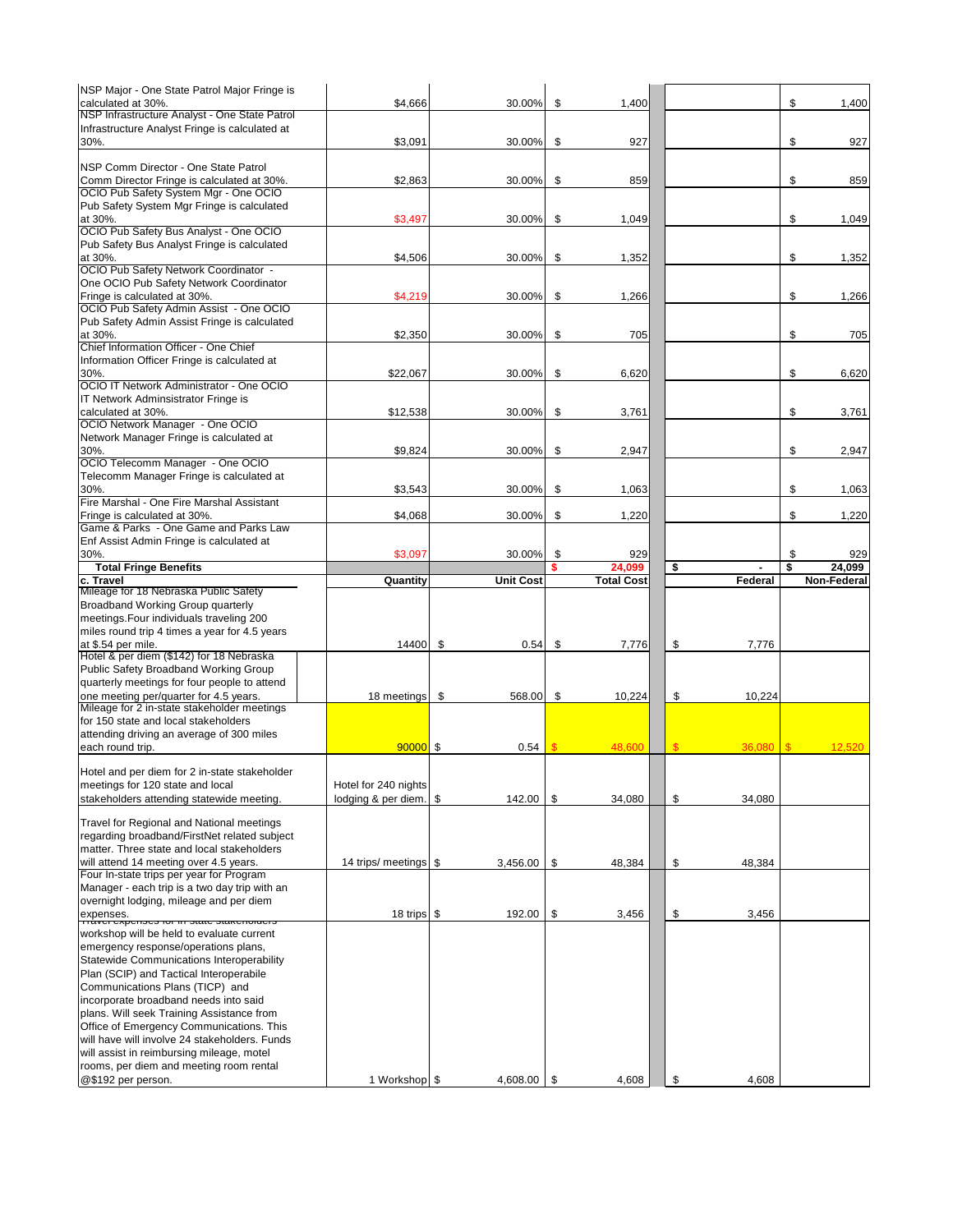| Some of Program Managers in state and                                                     |                         |                     |                            |                                     |                            |                |            |                    |
|-------------------------------------------------------------------------------------------|-------------------------|---------------------|----------------------------|-------------------------------------|----------------------------|----------------|------------|--------------------|
| regional travels will be paid for with State                                              |                         |                     |                            |                                     |                            |                |            |                    |
| OCIO funds to contribute to the match                                                     |                         |                     |                            |                                     |                            |                |            |                    |
| portion of the grant. Each trip will be 2 days                                            |                         |                     |                            |                                     |                            |                |            |                    |
| in length. Lodging, mileage and per diem is                                               | 18 Trips \$             | 400.00              |                            |                                     |                            |                |            |                    |
| estimated to cost \$400. per trip.<br><u>To gain stakenoider imput, guidance and</u>      |                         |                     |                            | \$<br>7,200                         | \$                         | $3,000.00$ \$  |            | 4,200              |
| direction to FIRSTNET's questions of stages                                               |                         |                     |                            |                                     |                            |                |            |                    |
| of deployment and adequacy of coverage                                                    |                         |                     |                            |                                     |                            |                |            |                    |
| Nebraska will hold 8 stakeholder meetings.                                                |                         |                     |                            |                                     |                            |                |            |                    |
| One in each of the states 8 FEMA Planning,                                                |                         |                     |                            |                                     |                            |                |            |                    |
| <b>Exercise and Training (PET) Regions. Costs</b>                                         |                         |                     |                            |                                     |                            |                |            |                    |
| will cover meeting room rental, mileage for                                               |                         |                     |                            |                                     |                            |                |            |                    |
| stakeholders and state employees and                                                      |                         |                     |                            |                                     |                            |                |            |                    |
| lodging costs and per diems for state                                                     |                         |                     |                            |                                     |                            |                |            |                    |
| employees.<br>Travel for Two meetings per year for 4.5                                    | 8 meetings \$           | 1,500.00            | $\boldsymbol{\mathsf{\$}}$ | 12,000                              | $\sqrt[3]{2}$              | 12,000         |            |                    |
| years to National & Regional meetings for                                                 |                         |                     |                            |                                     |                            |                |            |                    |
| SWIC, Single Point of Contact (SPOC) and                                                  |                         |                     |                            |                                     |                            |                |            |                    |
| <b>SLIPG Program Manager to attend FirstNet</b>                                           |                         |                     |                            |                                     |                            |                |            |                    |
| related meetings (APCO, PSCR, etc.). Total                                                |                         |                     |                            |                                     |                            |                |            |                    |
| of 27 trips.                                                                              | 27 trips $$$            | 1,152.00            |                            | \$<br>31,104                        | \$                         | 31,104         |            |                    |
| <b>Total Travel</b>                                                                       |                         |                     |                            | 207,432                             | \$                         | 190,712        | \$         | 16,720             |
| d. Equipment                                                                              | Quantity                | <b>Unit Cost</b>    |                            | <b>Total Cost</b>                   |                            | <b>Federal</b> |            | <b>Non-Federal</b> |
| N/A                                                                                       |                         | $0 \sqrt{3}$        | \$                         |                                     | $\boldsymbol{\theta}$      |                |            |                    |
| <b>Total Equipment</b>                                                                    |                         |                     |                            |                                     | \$                         |                |            |                    |
| e. Supplies                                                                               | Quantity                | <b>Unit Cost</b>    |                            | <b>Total Cost</b>                   |                            | <b>Federal</b> |            | <b>Non-Federal</b> |
| The SLIGP Program Manager will be                                                         |                         |                     |                            |                                     |                            |                |            |                    |
| provided with a desk top computor @                                                       |                         |                     |                            |                                     |                            |                |            |                    |
| \$2,900. Lap top computor \$1,000.                                                        |                         |                     |                            |                                     |                            |                |            |                    |
| Directories for county/municipal agencies<br>and officials @ \$1,000. Folders and support |                         |                     |                            |                                     |                            |                |            |                    |
| items for meetings & presentations \$2,000.                                               |                         |                     |                            |                                     |                            |                |            |                    |
| Other necessary office supplies (pens,                                                    |                         |                     |                            |                                     |                            |                |            |                    |
| paper, file folders, etc.) @ \$1,161.                                                     | Multiple   \$           | 8,061.00            |                            | \$<br>8,061                         | \$                         | 2,900          | \$         | 5,161              |
| <b>Total Supplies</b>                                                                     |                         |                     |                            | 8,061                               | \$                         | 2,900          | S          | 5,161              |
| <b>Contractual</b>                                                                        | Quantity                | <b>Unit Cost</b>    |                            | <b>Total Cost</b>                   |                            | Federal        |            | <b>Non-Federal</b> |
| Program Manager - Person hired for grant                                                  |                         |                     |                            |                                     |                            |                |            |                    |
| management and oversight, \$55/hour                                                       |                         |                     |                            |                                     |                            |                |            |                    |
| estimated at monthly salary of \$8,800 per                                                |                         |                     |                            |                                     |                            |                |            |                    |
| month for 4.5 years/54 months.                                                            |                         | $54$ \$<br>8,800.00 |                            | \$<br>475,200                       | \$                         | 475,200        | \$         |                    |
| State GIS Coordinator/Applications                                                        |                         |                     |                            |                                     |                            |                |            |                    |
| Developer Lead-Contractor - Will engage in<br>GIS plotting and mapping in relationship to |                         |                     |                            |                                     |                            |                |            |                    |
| data collection and coverage objectives                                                   |                         |                     |                            |                                     |                            |                |            |                    |
| related to public safety activities and needs.                                            |                         |                     |                            |                                     |                            |                |            |                    |
| Will work 3 hours a month for 54 months at                                                |                         |                     |                            |                                     |                            |                |            |                    |
| billing rate of \$82.68/hour.                                                             | 162 hours $\frac{1}{3}$ | 82.68               |                            | $\mathfrak{F}$<br>13,394            | $\$\$                      | 13,394         |            |                    |
| Final Review of Data Collection entities that                                             |                         |                     |                            |                                     |                            |                |            |                    |
| provide services (public and private) in the                                              |                         |                     |                            |                                     |                            |                |            |                    |
| State. Contractor engaged to review and                                                   |                         |                     |                            |                                     |                            |                |            |                    |
| finalize data from entities that provide                                                  |                         |                     |                            |                                     |                            |                |            |                    |
| services (public and private) in the State.                                               |                         |                     |                            |                                     |                            |                |            |                    |
| Estimated at 255 hours times \$100/hour (1)                                               |                         |                     |                            |                                     |                            |                |            |                    |
| person at \$100 per hour).                                                                | 300                     |                     | $100$ \$                   | 30,000                              |                            | 20,000         | $\sqrt{3}$ | 10,000             |
|                                                                                           |                         |                     |                            |                                     |                            |                |            |                    |
| Contractual evaluation of current emergency                                               |                         |                     |                            |                                     |                            |                |            |                    |
| response plans and incorporation of                                                       |                         |                     |                            |                                     |                            |                |            |                    |
| broadband needs into these plans. Allowing<br>281.10 hrs to be allocated over the 102     |                         |                     |                            |                                     |                            |                |            |                    |
| entities (93 counties, 4 tribes and 5 state                                               |                         |                     |                            |                                     |                            |                |            |                    |
| agencies) at \$100 per hour.                                                              | 281.10 hours            | \$100               |                            | \$28,110                            |                            | $$27,426$ \\$  |            | 684                |
| Contractor to asst & review state plan to                                                 |                         |                     |                            |                                     |                            |                |            |                    |
| identify shortcommings and differrences                                                   |                         |                     |                            |                                     |                            |                |            |                    |
| between data collection desires and                                                       |                         |                     |                            |                                     |                            |                |            |                    |
| prioriities and the contents of the final state                                           |                         |                     |                            |                                     |                            |                |            |                    |
| plan.                                                                                     | $1200$ \$               | 150.00              |                            | \$180,000                           |                            | \$180,000      |            |                    |
| <b>Total Contractual</b>                                                                  |                         |                     |                            | 726,704                             | \$                         | 716,020        | \$         | 10,684             |
| <b>Construction</b><br><b>g.</b>                                                          | Quantity                | <b>Unit Cost</b>    |                            | <b>Total Cost</b>                   |                            | <b>Federal</b> |            | Non-Federal        |
| N/A                                                                                       |                         |                     |                            | \$                                  |                            |                |            |                    |
| <b>Total Construction</b>                                                                 |                         |                     |                            |                                     | \$                         |                | \$         |                    |
| h. Other<br>Cellular Telephone (\$150/mo times 54                                         | Quantity                | <b>Unit Cost</b>    |                            | <b>Total Cost</b>                   |                            | <b>Federal</b> |            | <b>Non-Federal</b> |
| months = $$8,100.$ )                                                                      | $54$ \$                 | 150.00              |                            | $\boldsymbol{\mathsf{\$}}$<br>8,100 | $\boldsymbol{\mathsf{\$}}$ | 8,100          |            |                    |
| <b>SLIGP Program Manager Computer and</b>                                                 |                         |                     |                            |                                     |                            |                |            |                    |
| Network Services (\$139/mo x 54 months =                                                  |                         |                     |                            |                                     |                            |                |            |                    |
| $$7,506$ ).                                                                               |                         | $54$ \$<br>139.00   |                            | $\boldsymbol{\mathsf{\$}}$<br>7,506 | $\boldsymbol{\mathsf{\$}}$ | 3,876          | $\sqrt{3}$ | 3,630              |
| Cubical rent for SLIGP program manager                                                    |                         |                     |                            |                                     |                            |                |            |                    |
| $($ \$188/mo x 54).                                                                       |                         | $54$ \$<br>188.00   | \$                         | 10,152                              |                            |                | \$         | 10,152             |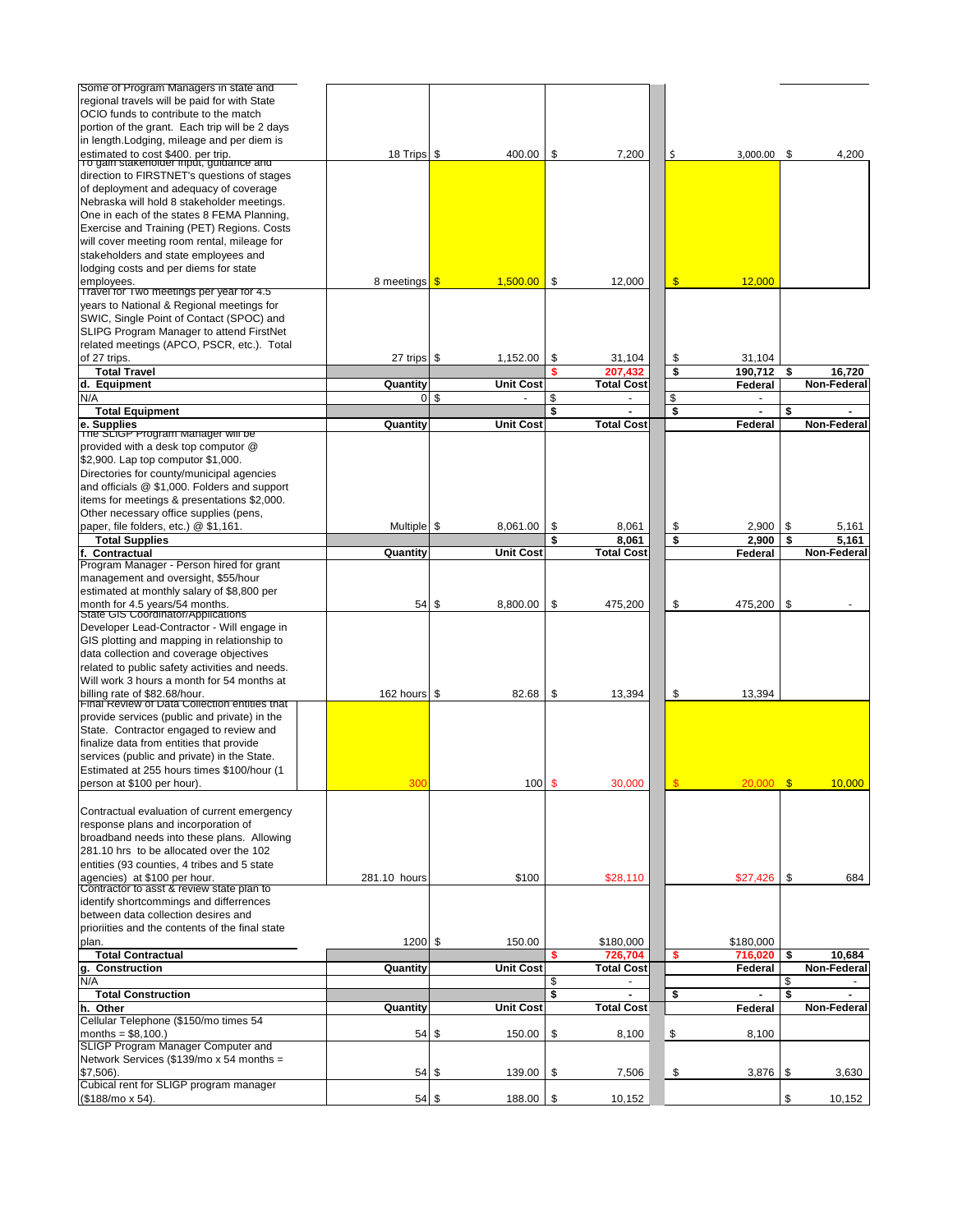| Software applications and support over the    |                 |             |                |                              |                                      |                |                       |                    |
|-----------------------------------------------|-----------------|-------------|----------------|------------------------------|--------------------------------------|----------------|-----------------------|--------------------|
| course of the grants period of performance.   |                 |             |                |                              |                                      |                |                       |                    |
| (et.al. GIS License, web development,         |                 |             |                |                              |                                      |                |                       |                    |
| storage for data collection, etc.)            |                 |             | $\mathfrak{L}$ | 7,293                        | $\sqrt{3}$                           |                |                       | 2,161              |
| Printing of misc meeting materials (60,000    |                 |             |                |                              |                                      |                |                       |                    |
| copies at \$0.10 each). Printing and mailing  |                 |             |                |                              |                                      |                |                       |                    |
| costs for data collection and survey          |                 |             |                |                              |                                      |                |                       |                    |
| Idistribution as well as the distribution of  |                 |             |                |                              |                                      |                |                       |                    |
| informational materials throughout the 54     |                 |             |                |                              |                                      |                |                       |                    |
| month period of performance. Both Federal     |                 |             |                |                              |                                      |                |                       |                    |
| and Non-Federal categories.                   | 60,000          | \$0.10      | \$             | 6,000                        | $\mathcal{S}$                        | $4,000$ \ \$   |                       | 2,000              |
| Video Conferencing meetings -54 meeting 3     |                 |             |                |                              |                                      |                |                       |                    |
| hours in length at \$40 per hour.             | 162 hours       | \$<br>40.00 | \$             | 6,480                        | \$                                   | 6,480          |                       |                    |
| Value of stakeholder time for attending 8     |                 |             |                |                              |                                      |                |                       |                    |
| hour workshop to evaluate state and local     |                 |             |                |                              |                                      |                |                       |                    |
| emergency operations plans/SCIP/TiCP as it    |                 |             |                |                              |                                      |                |                       |                    |
| relates to broadband. Includes travel time to |                 |             |                |                              |                                      |                |                       |                    |
| and from workshop. Fifty-four people          |                 |             |                |                              |                                      |                |                       |                    |
| attending at an average \$227 per/person.     | $54$ \$         | 227.00      | \$             | 12,258                       |                                      |                |                       | 12,258             |
| Value of stakeholder fringe benefits for      |                 |             |                |                              |                                      |                |                       |                    |
| attending workshop to evaluate state and      |                 |             |                |                              |                                      |                |                       |                    |
| local emergency operations                    |                 |             |                |                              |                                      |                |                       |                    |
| plans/SCIP/TiCP's as related to broadband.    |                 |             |                |                              |                                      |                |                       |                    |
| Determined by not moree than 30% of the       |                 |             |                |                              |                                      |                |                       |                    |
| salary amount in the above line.              | \$<br>12,258.00 | 30.00%      | $\sqrt[6]{3}$  | 3,677                        |                                      |                | \$                    | 3,677              |
| State and Local Stakeholders- Over the        |                 |             |                |                              |                                      |                |                       |                    |
| course of 4.5 years Nebraska will track the   |                 |             |                |                              |                                      |                |                       |                    |
| value of the time steakholders spend          |                 |             |                |                              |                                      |                |                       |                    |
| attending FirstNet related meetings,          |                 |             |                |                              |                                      |                |                       |                    |
| conferences and engaged in FirstNet related   |                 |             |                |                              |                                      |                |                       |                    |
| activities.                                   | 562 hours \$    | 34.00       | -\$            | 19,108                       |                                      |                | $\boldsymbol{\theta}$ | 19,108             |
| State and Local Stakeholders- Over the        |                 |             |                |                              |                                      |                |                       |                    |
| course of 4.5 years Nebraska will track the   |                 |             |                |                              |                                      |                |                       |                    |
| salary fringe benefits for time steakholders  |                 |             |                |                              |                                      |                |                       |                    |
| spend attending FirstNet related meetings,    |                 |             |                |                              |                                      |                |                       |                    |
| conferences and engaged in FirstNet related   |                 |             |                |                              |                                      |                |                       |                    |
| activities. Determined by not more than 30%   |                 |             |                |                              |                                      |                |                       |                    |
| of the salary amount in the above line.       | \$<br>19,108.00 | 30.00%      | \$             | 5,732                        |                                      |                | \$                    | 5,732              |
| <b>Total Other</b>                            |                 |             | \$             | 86,306                       | \$                                   | 27,588         | \$                    | 58,718             |
|                                               |                 |             |                |                              |                                      |                |                       |                    |
| <b>Total Direct Charges</b>                   |                 |             | \$             | 1,171,525                    | \$                                   | $937,220$ \$   |                       | 234,305            |
| li. Indirect Costs                            | <b>Quantity</b> | Unit Cost   |                | <b>Total Cost</b>            |                                      | <b>Federal</b> |                       | <b>Non-Federal</b> |
| N/A                                           |                 |             |                |                              |                                      |                |                       |                    |
|                                               |                 |             | \$             |                              | \$                                   | $\blacksquare$ | \$                    |                    |
| <b>TOTALS</b>                                 |                 |             | \$             | 1,171,525                    | $\overline{\boldsymbol{\mathsf{s}}}$ | 937,220        | \$                    | 234,305            |
|                                               |                 |             | Ś.             | 716,913                      |                                      |                |                       |                    |
|                                               |                 |             |                | <b>Match Proportionality</b> |                                      | 80%            |                       | 20%                |
|                                               |                 |             |                | Deobligation                 | \$                                   | 573,530 \$     |                       | 143,383            |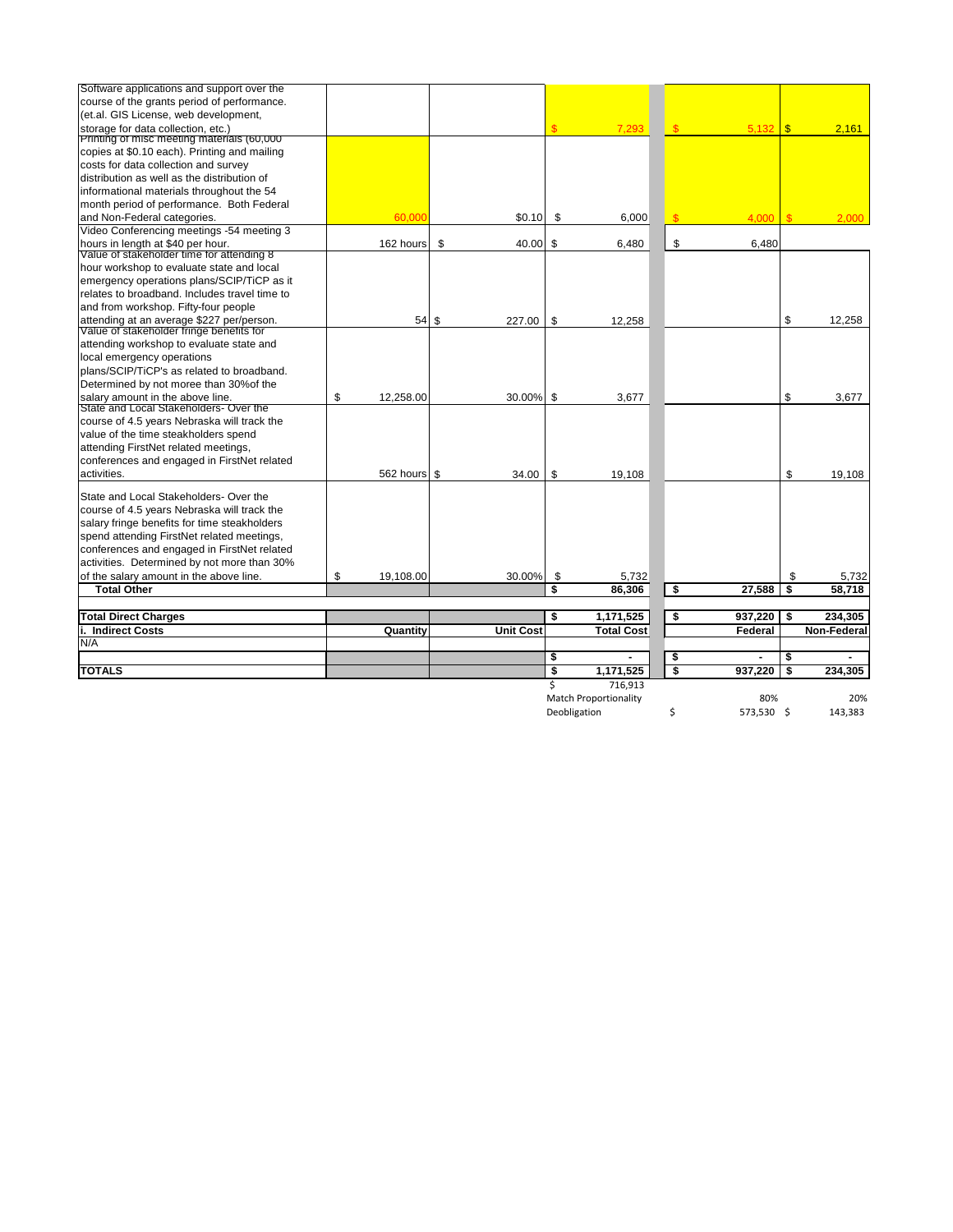# **State of Nebraska State and Local Implementation Grant Program**

### **Revised Budget Modification Narrative**

### **April 2017**

The State of Nebraska will use the grant to continue to expand our stakeholder education and outreach activities and support the Nebraska Public Safety Broadband Working Group which is our governance group over FirstNet activities in Nebraska. In addition we will begin the process of gathering the information that FirstNet is requesting from our state and local jurisdictions through a data collection survey process.

### **Personnel**

| <b>Federal:</b>     | S | n         |
|---------------------|---|-----------|
| <b>Non-Federal:</b> |   | \$118,923 |
| Total:              |   | \$118,923 |

- Nebraska State Patrol (Non-Federal): The Nebraska State Patrol will provide three individuals that will spend a portion of their time working on the activities of this grant. These activities include participating in meetings with local and tribal jurisdictions, and communicating information about grant activities to key stake holders. These three people include one Major, an Infrastructure Analyst and Communications Director with specific hours dedicated to the activities of the SLIGP grant. The budgeted costs are ONLY for the duties associated with public safety broadband and the SLIGP grant.
- OCIO Public Safety Team (Non-Federal): The Office of the Chief Information Officer will provide four individuals from the Public Safety Team that will spend a portion of their time working on the activities of this grant. These activities include participating in meetings with local and tribal jurisdictions, and communicating information about grant activities to key stake holders. These four people include the Public Safety Manager, a Public Safety Business Analyst, a Public Safety Network Coordinator and a Public Safety Administrative Assistant with specific hours dedicated to the activities of the SLIGP grant. The duties of the land mobile radio system will NOT be included in the time spent under this grant.
- The CIO (Non-Federal): The Chief Information Officer or their designee serves as the single point of contact (SPOC) for the State on this grant and will provide oversight for the grant, ensuring that all activities are completed on time and within budget. The budgeted costs are ONLY for the duties associated with public safety broadband and the SLIGP grant
- OCIO Operational Team (Non-Federal): The Office of the Chief Information Officer will provide six individuals that will spend a portion of their time working on the activities of this grant. These activities include participating in meetings with state, local and tribal jurisdictions, and communicating information about grant activities to key stake holders. These six positions include one IT Network Administrator, a Network Manager, a Telecommunications Manager, a Database Analyst, a Senior Database Applications Developer, and a GIS Analyst/Applications Developer with specific hours dedicated to the activities of the SLIGP grant. These individuals will provide the networking expertise related to this grant, as well as develop any database, survey tools and other IT and GIS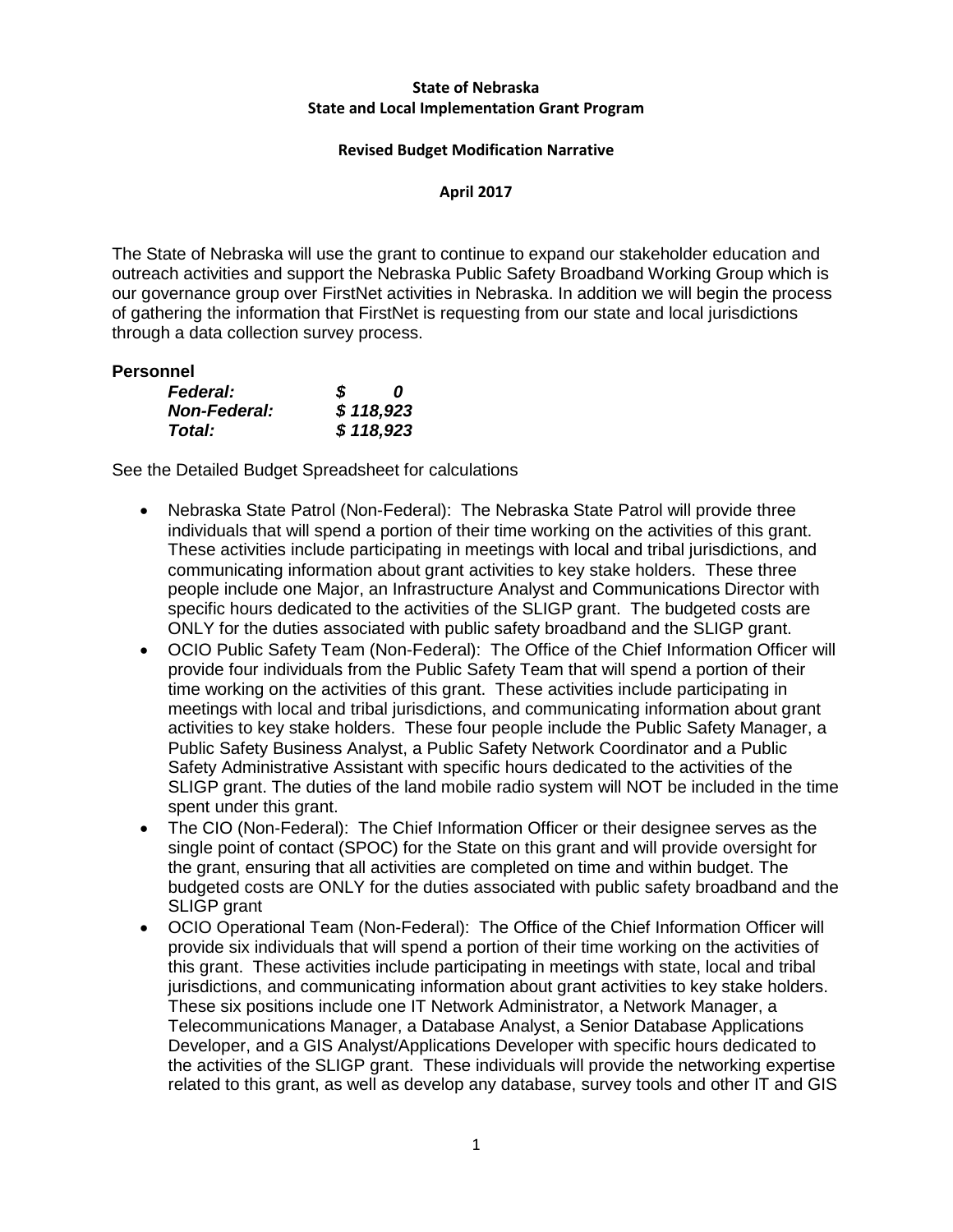related activities. The budgeted costs are ONLY for the duties associated with public safety broadband and the SLIGP grant.

- Nebraska State Marshal (Non-Federal): The Nebraska State Fire Marshal will provide one individual that will spend a portion of their time working on the activities of this grant. These activities include participating in meetings with local and tribal jurisdictions, and communicating information about grant activities to key stake holders. This person is the Fire Marshal Assistant that has specific hours dedicated to the activities of the SLIGP grant. The budgeted costs are ONLY for the duties associated with public safety broadband and the SLIGP grant.
- Nebraska Game & Parks (Non-Federal): The Nebraska Game and Parks Commission will provide one individual that will spend a portion of their time working on the activities of this grant. These activities include participating in meetings with local and tribal jurisdictions, and communicating information about grant activities to key stake holders. This person is Game and Parks Law Enforcement Assistant Administrator that has specific hours dedicated to the activities of the SLIGP grant. The budgeted costs are ONLY for the duties associated with public safety broadband and the SLIGP grant.
- OCIO Security Officer (Non-Federal): The Office of the Chief Information Officer will provide the State Security to spend a portion of their time working on the activities of this grant. These activities include participating in meetings with local and tribal jurisdictions, and communicating information about grant activities to key stake holders. This individual will provide security expertise. The budgeted costs are ONLY for the duties associated with public safety broadband and the SLIGP grant.

# **Fringe**

| <b>Federal:</b>     | S | 0        |
|---------------------|---|----------|
| <b>Non-Federal:</b> |   | \$24,099 |
| Total:              |   | \$24,099 |

See the Detailed Budget Spreadsheet for calculations

• All Positions (Non-Federal): Benefits include FICA, unemployment, and retirement and are calculated at 30% of the salary costs. The benefits are calculated using the same percentages as the percentage of time allocated. For example, the NSP Major spends 1% of the time on SLIGP, so 1% of the fringe benefits have been allocated to this grant. The percentages are detailed on the budget spreadsheet.

# **Travel**

| <b>Federal:</b>     | \$190,712 |
|---------------------|-----------|
| <b>Non-Federal:</b> | \$16,720  |
| Total:              | \$207,432 |

- Mileage (Federal): Nebraska Public Safety Broadband Working Group members to attend Working Group Governance meetings held four times a year. Four individuals traveling 200 miles round trip 4 times a year for 4.5 years at \$.54 per mile.  $(4 \times 200 =$ 2000 miles x 18 meetings = 14,400 miles x \$.54 = **\$7,776**).
- Hotel & Per Diem (Federal): Nebraska Public Safety Broadband Working Group quarterly meetings for four members who are eligible to receive lodging and per diem reimbursement to attend quarterly meetings. Hotel  $\textcircled{ }$  \$100 and per diem at \$42 = \$142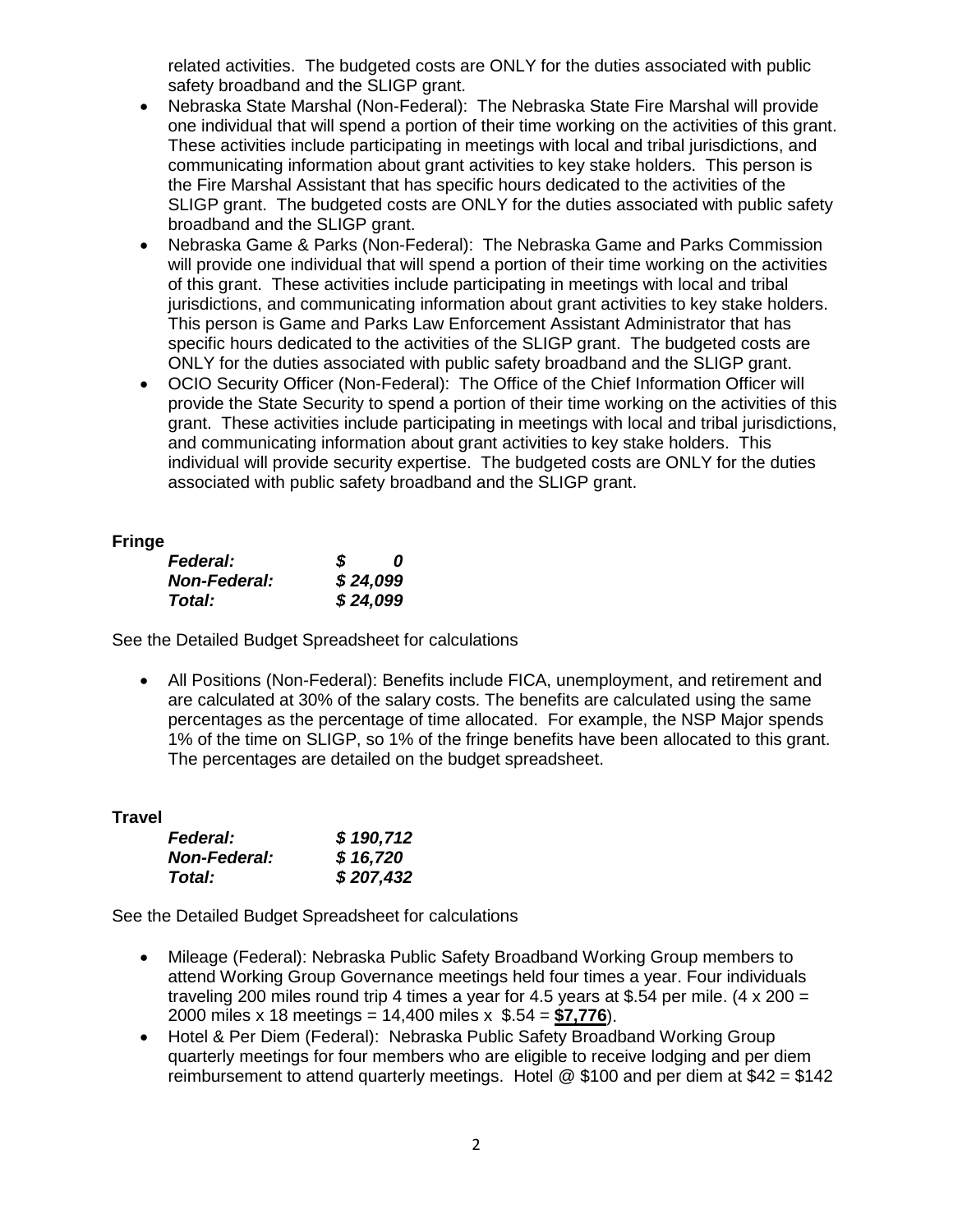for4 people per meeting = \$568.00 per meeting with one meeting each quarter for 4.5 years (4.5 x 18 meetings/quarters) = **\$10,224.00.**

- Mileage (Federal & Non-Federeal): Reimbursement payments for 2 in-state stakeholder meetings for 150 state, tribal and local stakeholders attending driving an average of 300 miles round trip for an estimated 90,000 miles @ \$.54 = **\$48,600. (\$36,080 Federal & \$12,520 Non-Federal)**
- Hotel and per diem (Federal): Reimbursement payments for 2 in-state stakeholder meetings for 120 state and local stakeholders attendees. Hotel @ \$100 per night and per diem at \$46 = \$142 x 240 **= \$34,080.** over the course of 4.5 years.
- Travel for Regional and National Meetings with FirstNet (Federal): State Public Safety staff, members of the governing body, tribal, state and local stakeholders (up to 3 individuals) will attend (up to 14 meetings) over 4.5 years (i.e. APCO, PSCR, FirstNet, etc.). Travel costs include mileage, airfare, hotel, and per diem will be \$1,152. Per person per meeting. (\$1,152 X 3 = \$3,456 X 14 = **\$48,384**).
- Instate travel for Program Manager (Federal): With 93 counties and 4 tribes, we anticipate the Program Manager will make approximately 18 trips across the state meeting with local government, tribes, associations (i.e., Nebraska Sheriff's Association, League of Municipalities, etc.) to raise awareness of the PSBN, discuss needs, identify potential network users and lay the groundwork for collecting data related to public safety broadband deployment. This includes estimated lodging, mileage, per diem and related travel expenses. Each trip is a two day trip with lodging, mileage and per diem to cost \$192 per trip X 18 = **\$3456.**
- Travel related expenses for state and local stakeholders to attend in-state workshop (Federal): Regional meetings with tribal, state and local stakeholders will be held to evaluate the current emergency response/operations plans, Statewide Communications Interoperability Plan (SCIP) and Tactical Interoperability Communications Plans (TiCP) and incorporate and address FirstNet broadband needs into same. Includes fees for meeting rooms and will involve 24 stakeholders. Reimbursement for mileage, lodging and per diem estimated at \$192 per person. (\$192 X 24 = \$4,608.)Total estimated cost = **\$4,608**.
- Travel related expenses for Nebraska SLIGP Program Manager (Federal & Non-Federal): Some of the SLIGP Program Managers travel expenses will be paid for with State/OCIO funding as a portion of Nebraska's match contribution. This will include travel to state and regional meetings regarding FirstNet communications and information and stakeholder activities. This will include mileage, per diem etc. Eighteen two day trips over the course of 4.5 years at \$400 per trip = **\$7,200. (\$3,000 Federal & \$4,200 Non-Federal).**
- Regional Stakeholder input meetings (Federal): To gain stakeholder input and direction to FIRSTNET's questions of stages of deployment and adequacy of coverage, Nebraska plans to hold 8 stakeholder meetings (one in each of the 8 FEMA Planning, Exercise and Training (PET) Regions. Costs will cover meeting room rental, mileage for stakeholders and lodging and per diem expenses for employees of the Office of the Chief Information Officer. We anticipate an estimated a \$1,500 cost for each of the 8 meetings totaling **\$12,000.**
- Travel for Regional and National Meetings (Federal): The CIO, SPOC or appropriate employee (up to three) of the Office of the Chief Information Officer and Program Manager will attend national and/or regional conferences (APCO, PSCR, etc.) to meet with FirstNet or other regional partners and share information and collaborate with FirstNet and other grant recipients. Nine meeting attended by three persons at a cost of \$1,152. Per person per trip. (27 trips X \$1,152 = **\$31,104.)**

# **Equipment**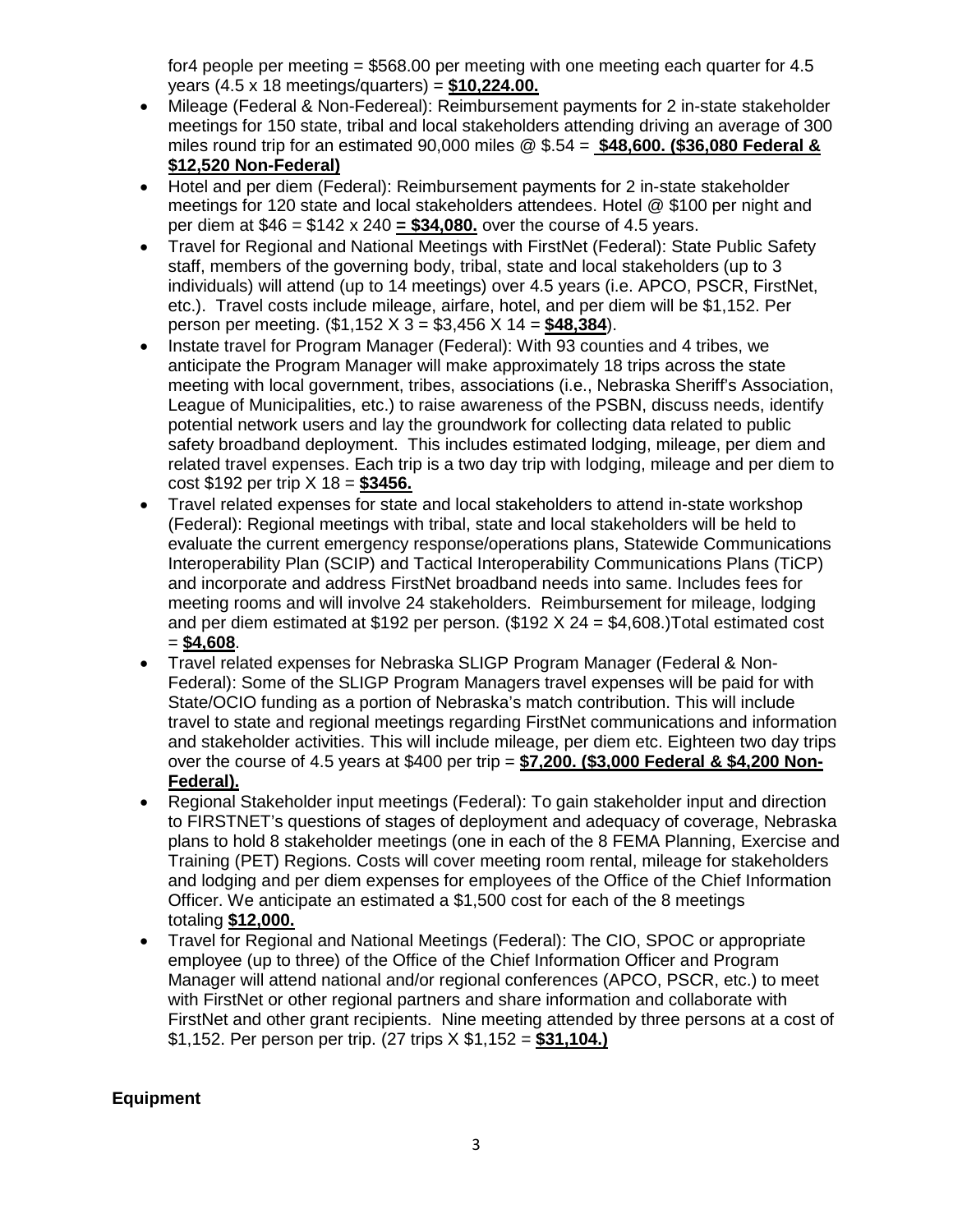| <b>Federal:</b>     | 80 |
|---------------------|----|
| <b>Non-Federal:</b> | 80 |
| <b>Total:</b>       | 80 |

We do not plan to have any equipment costs for this grant program.

### **Supplies**

| <b>Federal:</b>     | \$2,900 |
|---------------------|---------|
| <b>Non-Federal:</b> | \$5161  |
| Total:              | \$8061  |

See the Detailed Budget Spreadsheet for calculations

The SLIGP Program Manager will be provided with a desk top computer @ \$2,900. Lap top computer \$1,000. Directories for county/municipal agencies and officials @ \$1,000. Folders and support items for meetings & presentations \$2,000. Other necessary office supplies (pens, paper, file folders, etc.) @ \$1,161 over the course of 4.5 years. **Total is \$8,061.**

# **Contractual**

| <b>Federal:</b>     | \$716,020 |
|---------------------|-----------|
| <b>Non-Federal:</b> | \$10,684  |
| Total:              | \$726,704 |

- Program Manager (Federal): In order to carry out the functions required by the grant, the State of Nebraska anticipates that we will need to hire a full-time dedicated individual whose only job is to manage the activities of the grant and ensure that the involved entities and individuals meet their responsibility to achieve the goals established. The expenses identified on the spreadsheet as Program Manager lay out the budgeted areas for this position. This individual is budgeted at a monthly salary of \$8,800 for a total of **\$475,200** over 4.5 years (54 months).
- State GIS Coordinator Applications Developer Lead-Contractor (Federal): Contractor will engage in GIS plotting and mapping in relationship to coverage models and needs and other data related activities necessary to support the broadband communication needs of Nebraska's public safety community. It is estimated that over the course of 4.5 years contractor will dedicate 162 hours to this project at a rate of \$82.68 an hour for a total amount of **\$13,394**.
- Data collection and Final Review of Data Collection for local first responder stakeholder entities (Federal & Non-Federal): Contractor will engage in FirstNet related data collection activities and review and finalize data obtained from public safety entities (public and private) that provide services in the state. Estimated contractor will spend 300 hours on these activities at \$100 per hour for a total of **\$30,000. (\$20,000 Federal; \$10,000 Non-Federal)**
- Contractual evaluation of current emergency response plans (Federal & Non-Federal): Contractor will evaluate current emergency response plans and the incorporation of broadband needs into these plans. Allowing 281.10 hours to be allocated over the 102 entities (93 counties, 4 tribes and 5 state agencies) at \$100 per hour. Total **\$28,110**. **(Federal: \$27,426; Non-Federal: \$684.)**
- Contractor to assess & review state plan (Federal): To identify shortcomings and differences between data collection desires and priorities and the contents of the draft and final state plan delivered to Nebraska. Will work 1200 hours at \$150 per hour for a cost of **\$180,000.**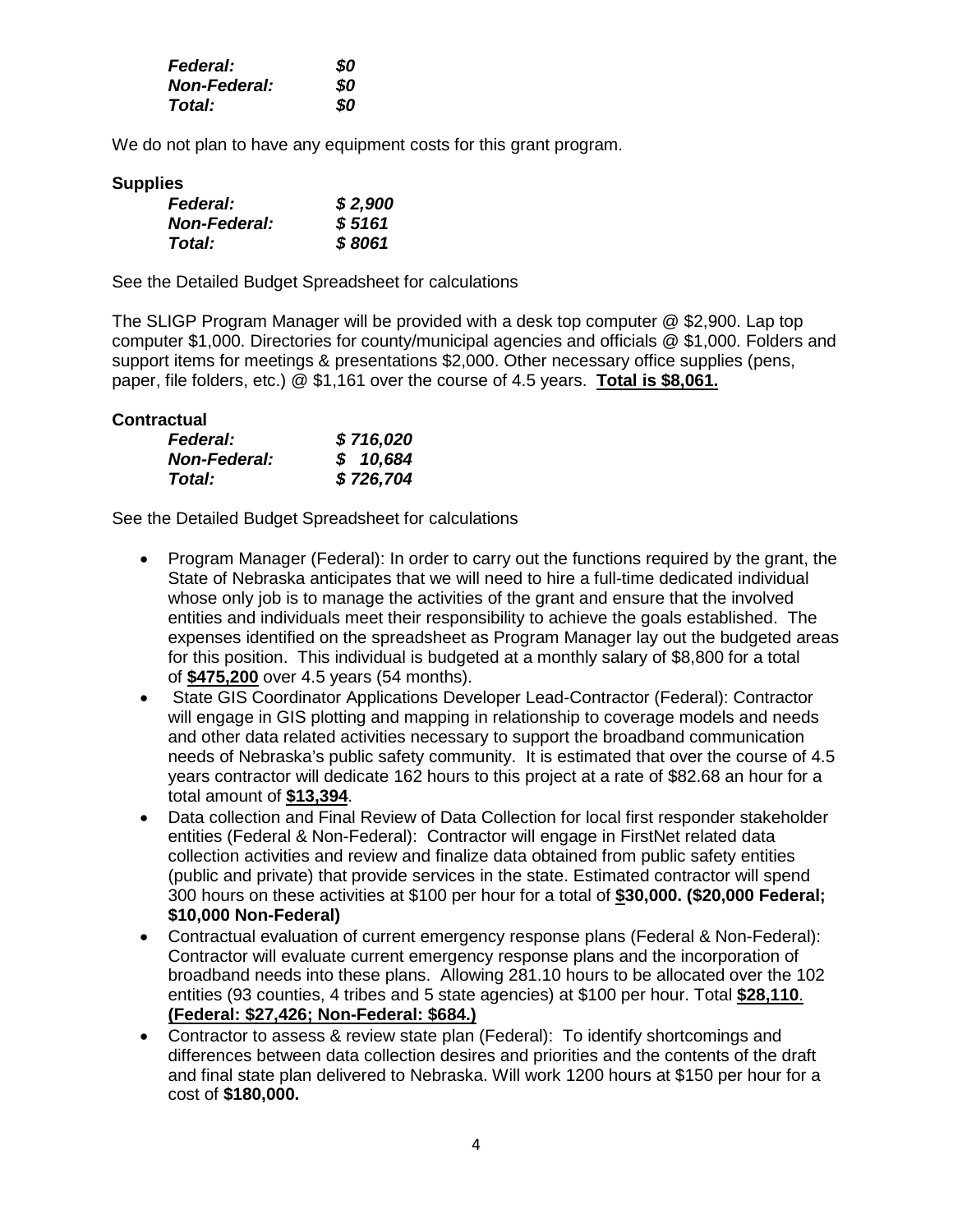**Construction**

| <b>Federal:</b>     | 80 |
|---------------------|----|
| <b>Non-Federal:</b> | 80 |
| Total:              | 80 |

We do not plan to have any construction costs for this grant program.

# **Other**

| <b>Federal:</b>     | \$27,588 |
|---------------------|----------|
| <b>Non-Federal:</b> | \$58,718 |
| Total:              | \$86,306 |

- Cellular Telephone (Federal): The Program Manager will be assigned a cellular telephone at State rates of \$150 per month for 54 months (total of **\$8,100**) which will include data plan. This cellular telephone will only be used for the purposes of this grant.
- SLIGP Program Manager IT/Information Services(Federal & Non-Federal): Program Manager will be provided with IT, Information and Network Services and support at a cost of \$139/month for 54 months for total cost of **\$7,506** at the following breakdown: Federal = **\$3,876**. Non-Federal = **\$3,630.**
- Cubical rent for SLIGP program manager (Non-Federal): The CIO's office will pay for the cost of the Program Managers working cubical at 501 So.  $14<sup>th</sup>$  St., in Lincoln, NE (\$188) per month for 54 months). Total: **\$10,152**.
- Software applications and support (Federal & Non-Federal): Software applications and support over the course of the grants period of performance @ \$2,161. GIS Licenses and web Development estimated at \$3,500 and storage for data collection estimated at \$1,632. Total is **\$7,293.**
- Printing and miscellaneous materials (Federal & Non-Federal): Printing of miscellaneous meeting materials (60,000 copies at \$0.10 each). Printing and mailing costs for data collection and survey distribution as well as the distribution of informational materials throughout the 54 month period of performance. Both Federal and Non-Federal categories. Total: **\$6,000** at the following breakdown: Federal **\$4,000**. Non-Federal: **\$2,000**.
- Video Conferencing (Federal): Because the State of Nebraska is geographically vast, it is anticipated that video conferencing will be used for a number of governance and stakeholder meetings. These meetings will be attended by representatives of tribal, local and state jurisdictions. Additionally, many of the meetings with smaller groups needing to be educated about Public Safety Broadband Project may be handled through video conferencing rather than physical travel. For this item, we estimated 54 meetings each 3 hours in length over the 4.5 years of the grant will be held utilizing video conferencing. Video conferencing is charged at \$40 per hour per site. Total cost: **\$6,480**.
- Stakeholder salary value while attending workshop (Non-Federal): Nebraska will use as a portion of their match requirement the salary value of stakeholder time spent attending a workshop to evaluate state and local emergency operations/SCIP/TiCP plans as it relates to Firstnet and Broadband. Fifty-four people attending (3 tribal and local representatives from each of the 8 Planning Exercise and Training (PET) regions, 20 representatives from state agencies and 10 representatives from Volunteer organizations) at an average of \$227 per/person salary value. (Estimate based off